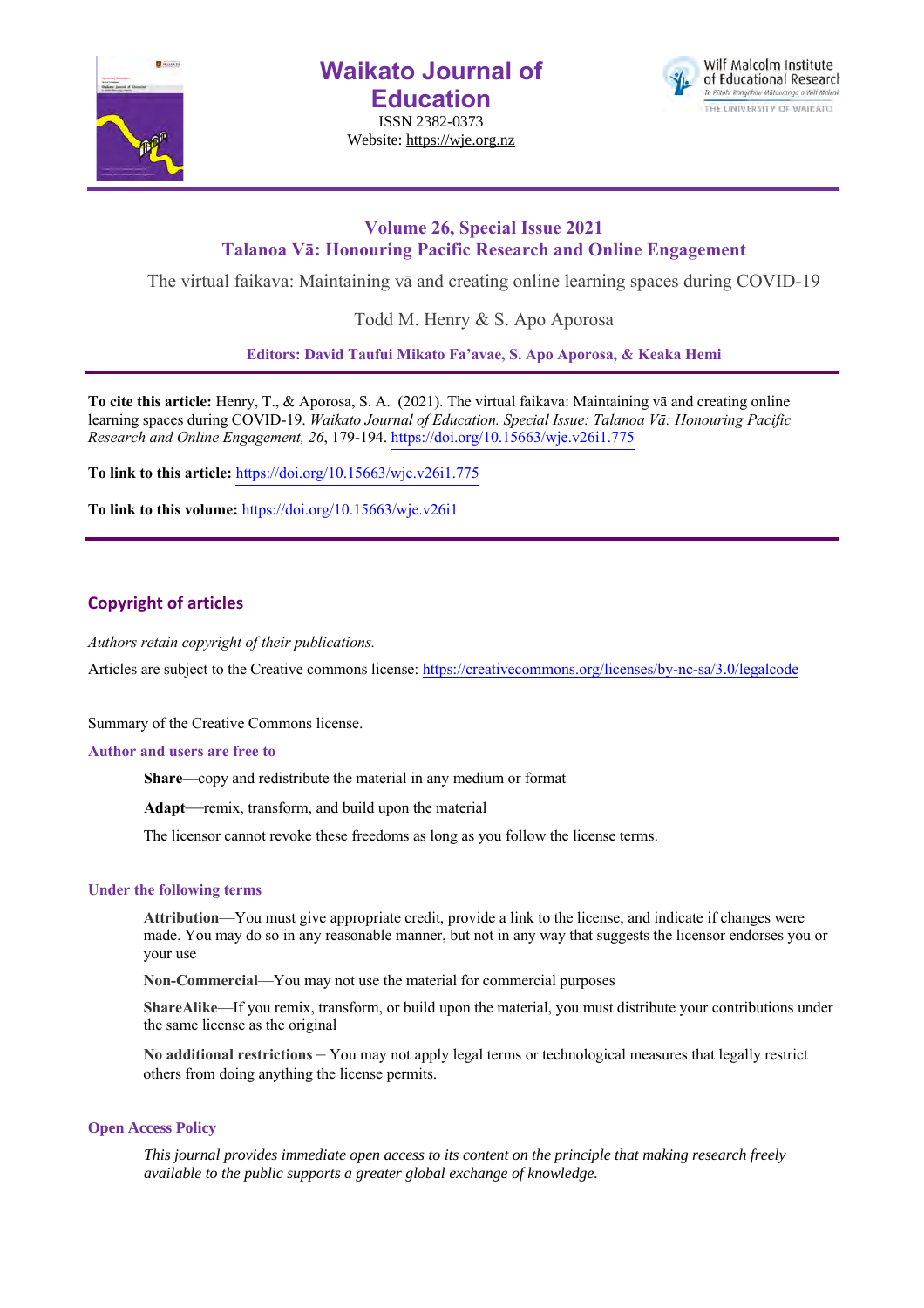## **Waikato Journal of Education**

Te Hautaka Mātauranga o Waikato



Volume 26, Special Issue: Talanoa Vā: Honouring Pacific Research and Online Engagement

# **The virtual** *faikava***: Maintaining** *vā* **and creating online learning spaces during COVID-19**

## **Todd M. Henry**

Auckland University of Technology Aotearoa (New Zealand)

## **S. Apo Aporosa**

The University of Waikato Aotearoa (New Zealand)

*COVID-19 has had a major impact on collectivist cultures and their means of social interaction and maintaining contact with those in their wider community. This has particularly been the case for Pacific peoples living in diaspora, with COVID-19 preventing travel home and social distancing and forced lockdowns restricting the ability to gather. This has also impacted* vā*, the Pacific concept of 'relational space' critical to connectivity and maintaining relationships. This paper explains the creation of virtual*  faikava*; online meeting environments in which Pacific* kava *users meet, maintain* vā*, connect with those at home and in the wider diasporic community and learn, while consuming their traditional beverage*  kava*.* 

## **Keywords**

*Kava*; Pacific peoples; collectivist culture; *vā*; online learning; COVID-19; Zoom; Whatsapp; Viber; Facebook.

## **Introduction**

The COVID-19 pandemic commencing in 2020 and the resulting global upheaval is a topic that needs little introduction, having captured the world's attention by causing major health and economic impacts on a global scale. However, a theme that has often been overlooked amidst the concern and confusion wrought by the pandemic are the impacts that COVID-19 has had on interpersonal and intercultural relationships which have certainly been felt by Pacific people living in diaspora.

Most Pacific Island nations have large numbers of citizens living permanently or temporarily abroad, particularly in Aotearoa New Zealand (Aotearoa), Australia, the United Kingdom, the United States and Canada. For many of those citizens, a lack of 'permanent residency' (immigration status) restricts travel between their diasporic place of residence and their home islands. For others, even if they were free to travel home, the prospect of paying for quarantine on their return to their diasporic home is prohibitive. This is particularly the case when the role of many Pacific diasporic people is to support



Wilf Malcolm Institute of Educational Research, Te Kura Toi Tangata Division of Education, University of Waikato, Hamilton, New Zealand ISSN: 2382-0373 Contact details: Todd Henry toddhenryphoto@gmail.com (pp. 179–194)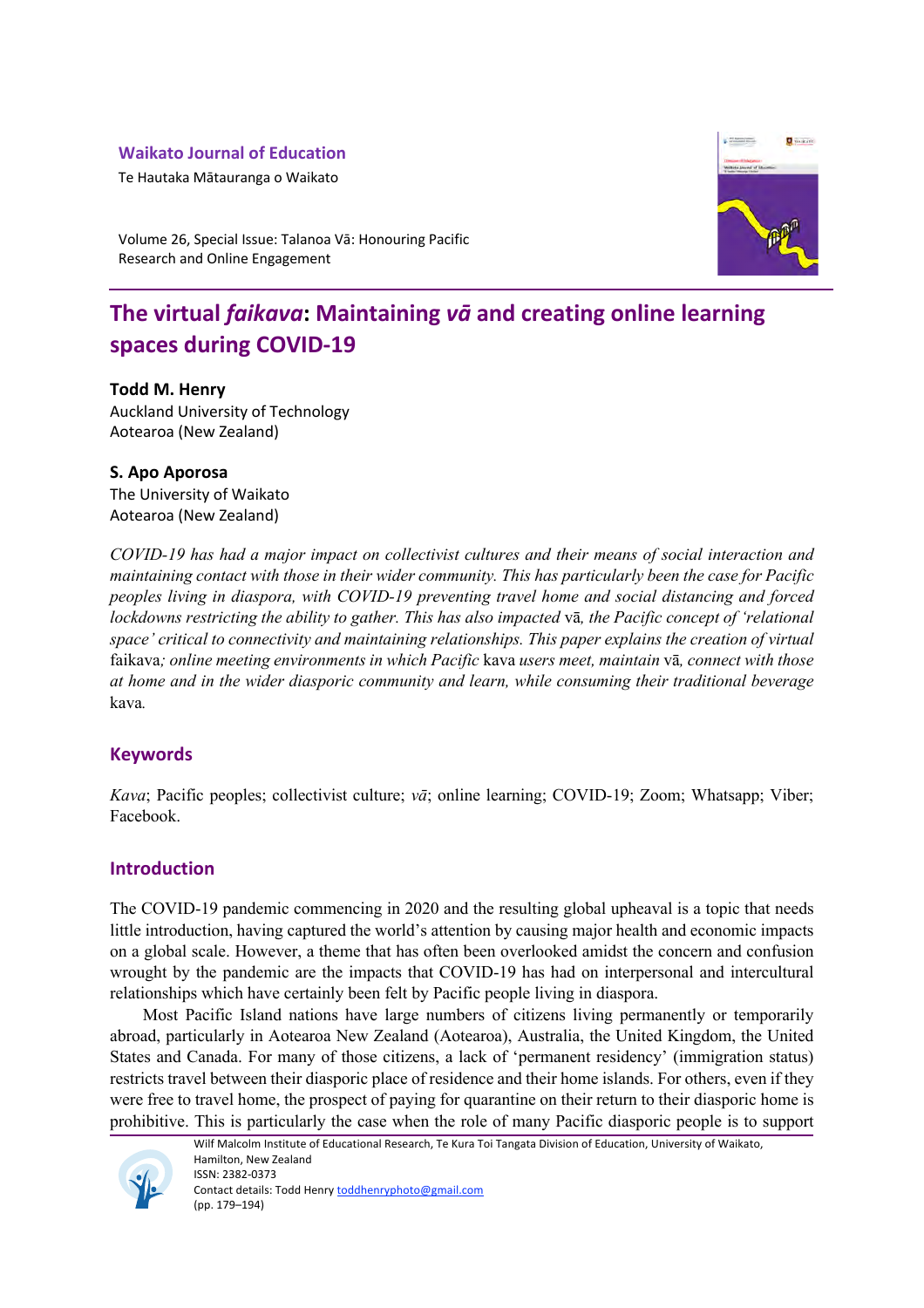family members in the Islands through remittance, with COVID-19 having a major impact on this role (Fuatai, 2020; Reserve Bank NZ, 2020). Factors such as these effectively lock out many Pacific people from returning home.

Adding to this enhanced sense of alienation that COVID-19 has created for many Pacific diasporic people is the need to isolate and social distance in order to reduce the virus's spread. Cultural collectivism<sup>1</sup> and group gatherings, along with Pacific values, traditions and cultural practices, are defining characteristics for Pacific people and play an important role in facilitating connections between individuals and groups (Ministry for Pacific Peoples, 2018; Podsiadlowski & Fox, 2011). Those connections are also critical to maintaining  $v\bar{a}$ , a Moana concept<sup>2</sup> of spatial relations that pays special attention to the "space between people and things" (Ka'ili, 2005, p. 89). The concept of *vā* is discussed in depth in several articles within this special journal edition, and is fundamentally different from western concepts of space, which are often interpreted as an "expanse or open area" (Ka'ili, 2005, p. 89).

When discussing the concept of *vā* it is also necessary to acknowledge *tā,* which can be described as a "beat or rhythm" (Tecun et al., 2020, p. 172) that also has the ability to showcase the state of a relationship (Ka'ili & Māhina, 2017). Tecun et al. (2020) explain that when the two concepts of *tā* and *vā* are merged, it can be described as "a lens through which to view intersections of contextual arrangements of time–space" (p. 172). This time-focused Tongan perspective deliberately organises the concepts of time and space with the past at the forefront (Hernandez, 2019). Through this view, it is noted that favourable sentiments between individuals can result when time and space intersect in a functional way through a series of "transcendent and communally participatory performances" (Tecun et al., 2020, p.173). When time and space are in sync with one another through successful mediation, a resulting state of equilibrium known as *ngofua* or *noa* is reached.

Due to COVID-19 lockdown restrictions, and the ongoing need to maintain social distancing, the maintenance of *vā* has been particularly challenging for Pacific peoples. Focusing on the situation in Aotearoa, this paper discusses the creation of virtual *faikava*, as a means of addressing these challenges.

*Faikava* literally means 'doing kava' in the Tongan language, with virtual *faikava* evolving as spaces where the traditional Pacific substance *kava* is consumed in combination with internet communication technologies. This paper examines virtual *faikava* by first considering the recent evolution of internet-based communication for Pacific peoples. This is followed by an explanation of *kava's* cultural significance and role in facilitating social spaces, COVID-19's impact on those social environments, and the shift to online—or virtual *faikava*—in response to Government calls to isolate aimed at limiting the pandemic's spread. The paper then explains the evolution of new learning spaces that have developed out of virtual *faikava*.

#### *Vā, vahaope* **and bridging the separation gap**

The first use of the internet as a communication tool to connect Moana Oceanians with their diasporic communities is believed to have been a 1995 chatroom named the *Kava Bowl Online*, associated with the Pacific Forum Online platform (www.pacificforum.com). According to *Kava Bowl Online*'s creator, Taholo Kami, the chatroom served as an online space connecting Tongan diasporic peoples and their island communities by serving as a directory for Tongan businesses, a place where members could discuss topics of interest from home, and a medium through which *vā* could be maintained (Pacific Island Report, 2000).

The concept of the *Kava Bowl Online* is also believed to have led to the creation of the Tongan word for the 'internet': *vahaope*. *Vahaope* is a compound term, incorporating the words '*vaha*' (the space between islands) and '*ope*' (to extend outside the range of a boundary). In analysing the definitions of those two words, Ka'ili (2005) defined '*vahaope*' as "space beyond the boundaries of a physical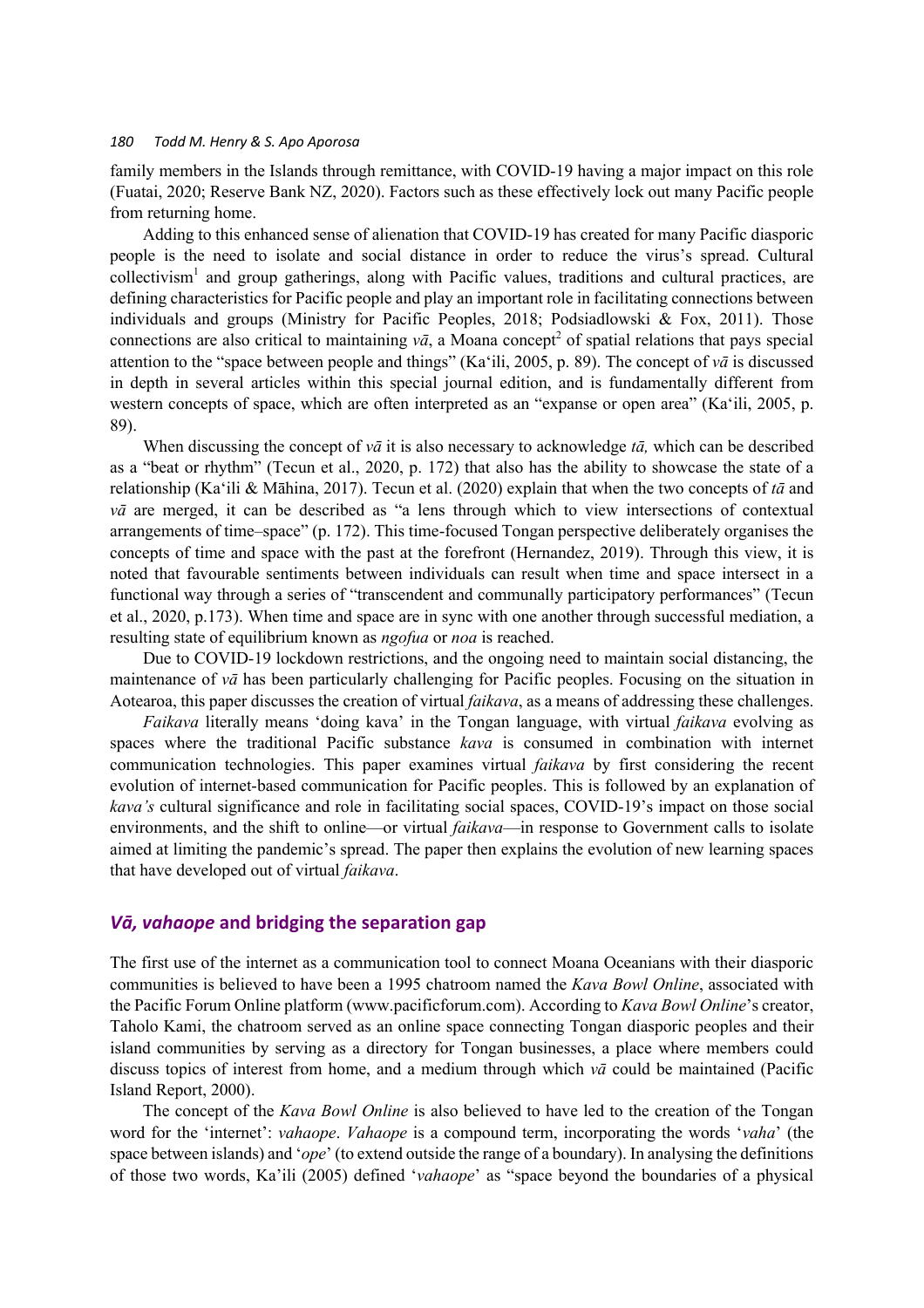locale" (p. 108). The appropriateness of Ka'ili's observations is demonstrated through the internet's use as a key tool for connecting, creating and maintaining *vā* between Moana Oceanians and diasporic family and friends around the world.

This use of the internet to aid *vā* does have limitations though, with some Pacific Island communities—particularly those in isolated areas—having limited access to the internet, as well as affordability and internet speed issues. A World Bank International Development Association programme is currently aiming to mitigate these issues, as part of its Pacific Regional Connectivity Programme. The goal of the programme is to improve internet access for citizens in some of the Pacific's poorest and most remote localities (Henry, 2019).

Tuvalu is a small island nation that, as a result of the programme, has recently benefited from a major upgrade to its internet system, resulting in cheaper and faster internet. Before the upgrade, locals reported that they felt their voices were often absent in online platforms, that their ability to convey news from home to Tuvaluan diasporic communities was stifled, as was their ability to communicate with family members, and that they had difficulty accessing stories and news about their own country, particularly news on the topic of climate change (Henry, 2019).

As internet improvements continue throughout the Pacific, the ability to develop and sustain connections between families and friends will increase, as will the capacity to maintain *vā*. Better internet connectivity will also provide greater access to news and alternative learning settings.

### **The social functions of traditional** *kava* **spaces**

*Kava* (*Piper methysticum*) is both a Pacific tropical shrub and a beverage made from the roots and basal stump of that plant. *Kava* beverage plays a key role in the ceremonial practices of many Pacific island nations (Aporosa, 2019b). For example, the Fijian Government (Government of Fiji and the Asian Development Bank, 2019) explains that the traditional welcoming ceremony, which uses *kava,* is

accorded to high dignitaries, chiefs and tribal leaders, [in which] the presentation of yaqona [kava] signifies the highest respect and deepest reverence for the honoured guest, their people and the vanua [land and people] from where they are from. Once the rites have been performed and the yaqona drunk, it signifies that the guests and the home people have become as one. (p. 9; also see Aporosa, 2014b; Aporosa & Gaunavou, 2021)

In Tonga, *kava* has been used for centuries, not only for social gatherings, but also for weddings, funerals, and the coronation of kings, with Finau et al. (2002) stating that it is through their use of *kava* that, "Tongans have maintained their cultural identity" (p. 59).

According to Holmes (1967), in Samoa, "formal or informal meetings of chiefs wouldn't be complete without the distribution of … kava" (p. 107). *Kava* currently serves similar ceremonial functions in many other Pacific Island societies, including "much of Melanesia … and on Pohnpei Island in Micronesia" (Lebot et al., 1992, p. 1). Aporosa and Forde (2019) have reported that, "kava is arguably the Pacific's/Pasifika's most dominant icon of identity, a cultural marker that remains just as relevant today as it has done for over a thousand years" (p. 77).

*Kava* is not only found in traditional or ceremonial settings, it has also made its way into mainstream social spaces, often influenced by Oceanic peoples living in diaspora (Aporosa, 2019a; Tecun, 2021). This has encouraged an entire industry to grow out of *kava*, including the opening of a number of '*kava* bars', particularly in the United States. According to Tecun et al. (2020), "kava is also currently facing enclosure through global commodification interests by the hipster market, homeopathy and big pharma" (p. 185).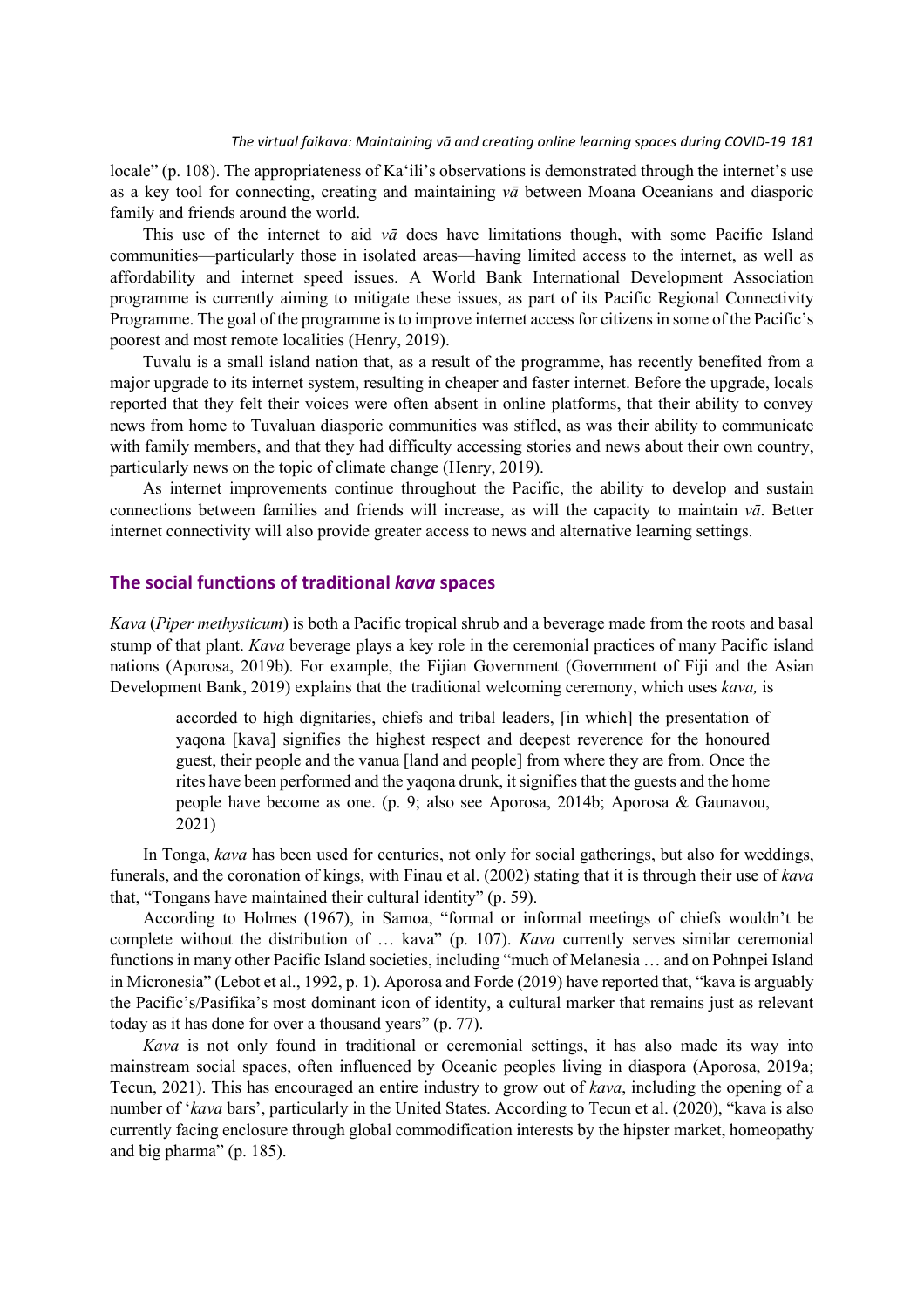A driver to these new *kava* spaces is *kava's* effect, which promotes sociocultural benefits. Unlike alcohol, *kava* induces relaxation, without loss of mental clarity (Aporosa, 2019a). Lemert (1967) adds that, in contrast to alcohol, *kava* "release[s] aggressive impulses; if anything, kava inhibits or disassociates them. You cannot hate with kava in you" (p. 333). These relaxing and mellowing effects facilitate fellowship and the formation of new relationships (Lebot et al., 1992).

In addition to being social spaces, environments where *kava* is used also serve an important role as places of learning and for sharing information through *talanoa*. *Talanoa* is a Pacific-wide discussion process that "promotes dialogue and encourages wrestling with issues, in order to expand on them together with continual regurgitation at later times in changed environments, thus building on previous progress or seeking alternative pathways where there appears to be impasse" (Aporosa, 2014a, p. 164). Halapua (2010) makes an interesting comment about *talanoa* that suggests a link between this Pacific form of discourse, *vā* and the internet:

Talanoa may be seen in the allowing of freedom of movement and freedom of interaction. The moana constitutes the vastness of the interconnectedness of the five oceans in this planet earth—it is immense space and openness. Talanoa involves an open space for people to tell stories. The environment provides a profound contribution to offer to conversation. It is about a sacred space and room for interaction.

The moana has depths and shallows. The moana may be peaceful or unpredictable. Talanoa embraces different aspects of meetings among people. Talanoa potentially allows space for a variety of voices coming from different places emotionally and spiritually. The emphasis is on … encounter with deep and engaged listening. This builds trust and reduces misunderstandings … Talanoa moves toward the achieving of consensus in decision-making … Talanoa is open-ended as the moana is alive, dynamic and provides space for all because all the oceans flow into one another and together flow, flow, and flow. (pp. 28–29)

In this quote, Halapua explains the dynamics of *talanoa*, or communicating at an emotional and spiritual level that in turn, creates and maintains *vā*. He also interprets *talanoa* as being similar to the flow of 'the space between islands', essentially using metaphoric language to illustrate the movement of the ocean between land. In an earlier section it was explained that the Tongan word for 'internet' is *vahaope*, with '*vaha*' literally meaning 'the space between islands'. With *faikava* environments being spaces in which *talanoa* dominates, and where that *talanoa* often 'ebbs and flows' (in a similar manner to movement of the ocean between islands) to underpin interpersonal connection and learning, we are suggesting Halapua's definition also metaphorically presents a link between *talanoa, vā, faikava* and the internet, or 'virtual *faikava*'.

Concerning *faikava* as spaces of learning, Fehoko (2015) explained their function as 'cultural classrooms'. In his study of young New Zealand-born Tongan males in Auckland, he states, "Faikava plays a significant role in teaching, reinforcing and maintaining the Tongan culture and language for this group … the faikava is valued as an identity marker for New Zealand-born Tongan males in Auckland, New Zealand" (p. 131), because "it is a common place where Tongan values, beliefs, traditions, customs and practices are reinforced, nurtured, rejuvenated and maintained" (p. 138). Similarly, in his study investigating the use of *kava* in Fiji, Aporosa (2014a) reports on both the teaching of *kava* presentation protocols to Fijian high school students as part of in-school cultural studies and the use of *kava* consumption spaces after school hours by teachers as part of their own learning. Aporosa quotes a research participant: "See, yaqona [kava] is the cornerstone of our culture … It's a way we can openly sit and discuss things" (p. 151). He also cites a school principal who commented, "The teachers mix [kava] every afternoon. I always go to them. When I go, I become a staff member, not the principal. Staff relax and we can discuss the problems. It makes us strong like a team" (p. 151).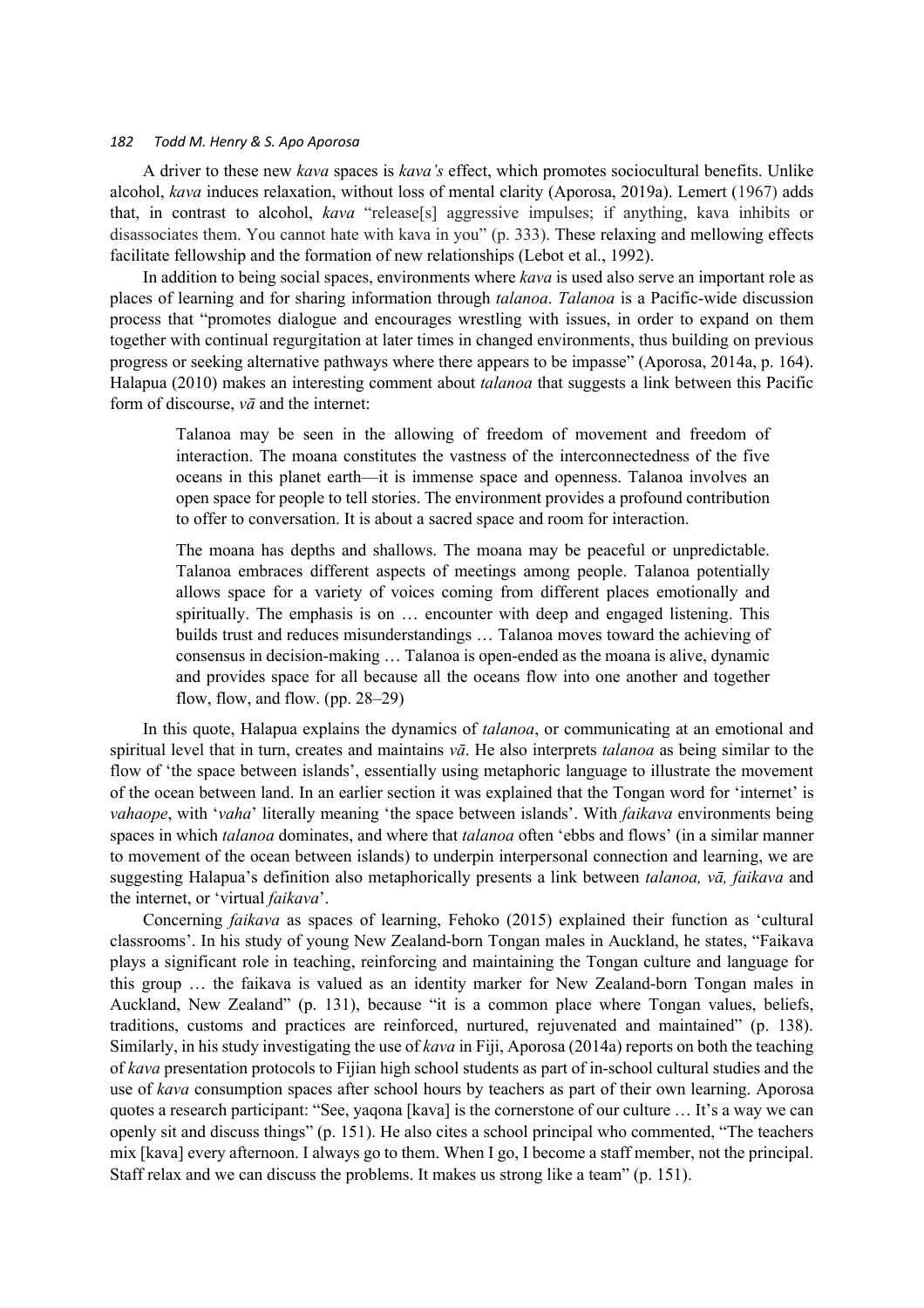Also increasing in number are women-only *kava kalapu* (clubs), particularly in the Pacific communities in New Zealand and the United States. These spaces challenge notions that *kava* spaces are for men only. Mele Vea, founder of the *Silent Whistle Kalapu* (formed in 2019 and based in Auckland, New Zealand), explained their purpose in a recent *Tangata Pasifika* news item: "Women can get together, empower each other through conversations and kava. That's why we started Silent Whistle" (Lolohea, 2021). The group currently comprises 20–30 women who come from a range of professional backgrounds including police officers, teachers, civil servants and entrepreneurs who come together over *kava* to share experiences and connect in a positive way. "'A lot of us were heavy drinkers [of alcohol]', says Vea, 'but we don't drink anymore, we just drink kava'." (Lolohea, 2021). *Silent Whistle* meets monthly at the *Four Shells Kava Lounge* in Central Auckland, a space that is dedicated to *kava*. *Four Shells* is owned by Anau Mesui-Henry (see Figure 4), a Tongan woman whose family has a long history in the *kava* business (Blackwood, 2019). In a discussion with Mesui-Henry (2021, Feb. 14), she promoted *Four Shells* as an inclusive space where people of all backgrounds can come to "meet, engage in meaningful conversations and share experiences over kava" (also see Brown & O'Leary, 2020).

*Faikava* as 'cultural classroom' has also moved beyond Pacific specific spaces. Te Karere (2014) reported on a rugby team in Southland, Aotearoa, whose members (who include Māori and non-Pacific peoples) used *kava* when they came together after each game to debrief and learn from their most recent encounter. Aporosa (2015) also explains the use of *kava* as part of learning in other non-Pacific contexts in Aotearoa. Additionally, *kava*, *talanoa* and *vā* have for some time been used to facilitate teaching at various tertiary institutions across Aotearoa, including in formal lecture spaces, where *kava* is consumed with students as part of teaching about *kava'*s significance as a Pacific cultural keystone species (Tecun et al., 2020; Fehoko et al., 2021; also see paper this Special Issue, *Grounding Pacific Practice: Fono at the Fale and Veiqaraqaravi Vakavanua* by Aporosa & Fa'avae).

Finally, Aporosa et al. (2021) also explain *faikava* venues as sites for research data collection. These spaces gather together *kava* users who make themselves available as research participants while also engaging in *kava* consumption, *talanoa* and the creation of *vā*. (For further information on this approach, known as the *Faikava Methodology*, see Aporosa et al., 2021) This becomes a two-way learning environment which includes both the research participants who learn about academic research processes, and the research team who gather data to generate new understandings about *kava*, *kava* users and the *faikava* environment.

### **Representation of** *kava* **spaces in the media (during COVID-19)**

Despite its relational, cultural and communication benefits, *kava* has a lengthy history of misrepresentation, not only in the media, but also through some peer-reviewed publications (Aporosa, 2019a). Media reports have misrepresented *kava* as being a danger to health, 'dirty', promoting laziness, negatively impacting productivity, and encouraging husband and father absenteeism (Aporosa, 2019a; Aporosa & Foley, 2020). These narratives are part of a wider misrepresentation of Pacific people generally, including suggestions that island-dwelling Moana Oceania people are the "helpless victims of climate change" (Henry, 2019) and stereotyping that portrays them as lazy (independent of *kava* use), dependant, and in poor health (Loto et al., 2006).

Pacific people residing in South Auckland have disproportionately borne the brunt of mainstream media misrepresentation. Allen and Bruce (2017) argue, "South Aucklanders are subjected to stereotypes and negative labelling that reinforce their marginalisation and exclusion from mainstream New Zealand culture" (p. 225). The stereotyping of Moana Oceania people by the media, whether in general or specifically linked to *kava*, has caused some speculation on the degree to which elements of racism are projected onto this people group and some of their cultural practices (Pollock, 2009). As will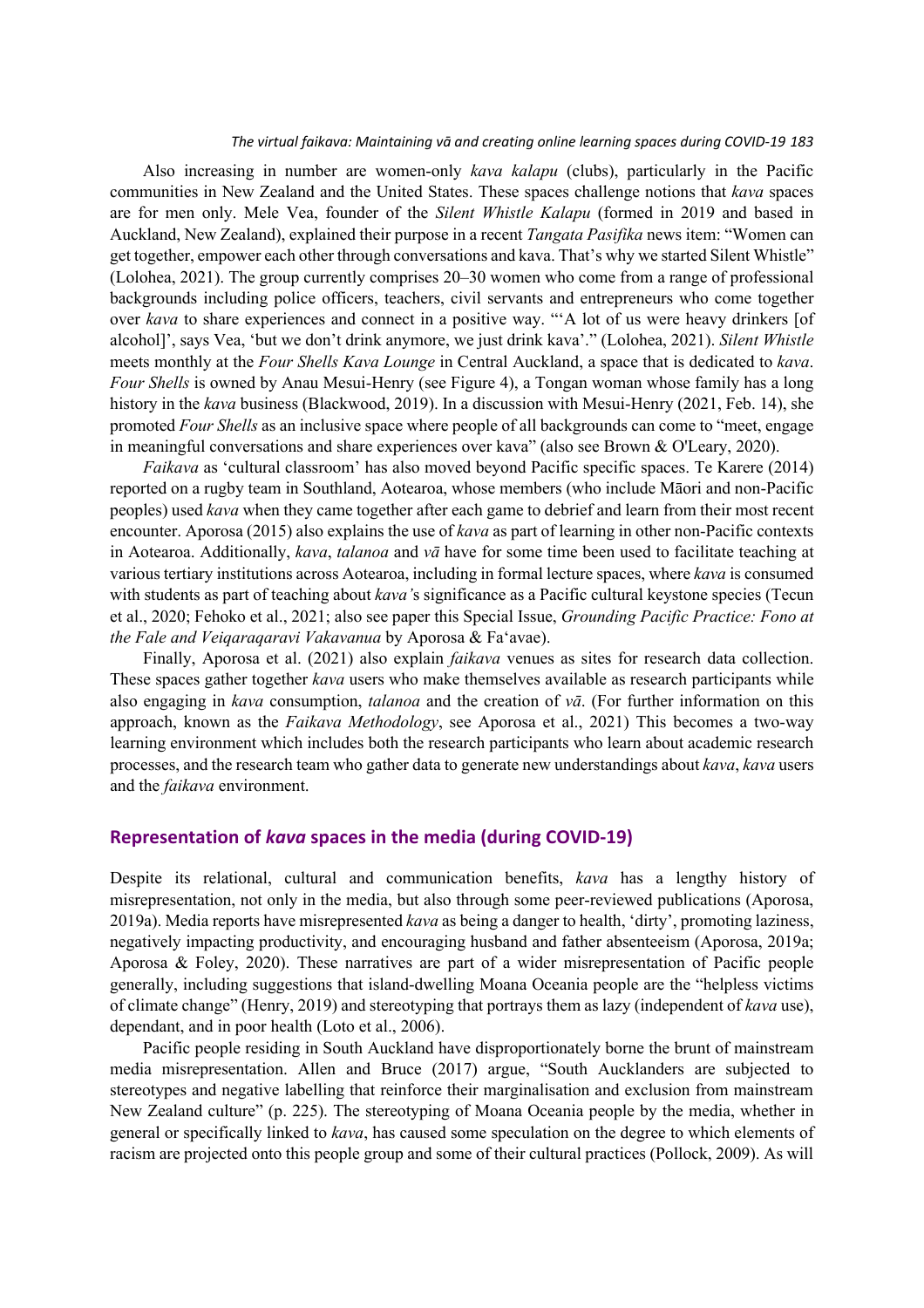be discussed in the following section, the arrival of COVID-19 in Aotearoa has served to further fuel this kind of rhetoric.

## *Kava* **and COVID-19**

COVID-19's arrival in Aotearoa was announced on 28 February 2020, with the country shifting into alert level 2 of its four-tier system on 21 March. By 25 March 2020, the country had shifted to alert level 4, essentially a full lockdown, with residents only allowed to leave their homes for food shopping or to work in specified vocational roles categorised as essential workers. During this time, there were widely spread and voiced fears that some people would ignore the rules and meet for social gatherings, despite the alert level 4 restrictions. The government reacted by enacting strict penalties for those who broke the rules.

The Pasifika Leadership Forum<sup>3</sup> considers Pacific communities to be a vulnerable section of society, in terms of COVID-19 risk, due to the inherently communal nature of Pacific cultures, household living situations and their disproportionate levels of health inequities when compare with European-New Zealanders. The forum advocated for a concerted effort to be made by health authorities to deliver information to Pacific communities through traditional communication methods, including the involvement of community and church leaders (Perich, 2020).

On 2 April 2020, eight days after alert level 4 measures had been put in place, TVNZ's 1 News published an online story entitled '*Auckland kava drinking groups continue to meet despite lockdown'* (Dreaver, 2020). The article featured a video showing *kava* drinking and was narrated by TVNZ Pacific correspondent Barbara Dreaver. In the video, Dreaver states, "Kava-group get togethers in South Auckland, blatantly broadcast live on Facebook over the past week, the latest in the early hours of this morning." The remaining video and the associated print article inferred that this practice was rife, suggesting mass disregard of the level 4 requirements by not only South Auckland Pacific *kava* users, but the Pacific *kava* community Aotearoa-wide. Dreaver, who already had a reputation among some Pacific groups for exaggerating and misreporting, particularly in reports related to kava use<sup>4</sup>, drew criticism for her 2 April article and video. That criticism also included a response in which *kava* researchers felt obliged to explain how new *kava* use practices had been adopted by many Pacific people in order to comply with the COVID-19 lockdown requirements (Marrett et al., 2020).

Fears that COVID-19 could spread through *kava* groups and into the wider Pacific community was not limited to Aotearoa. *The Coconet*, a website that serves the interests of the global Pacific community, reported in April 2020 that a member of a *kava* club in San Leandro, California, had tested positive for COVID-19 (Lua, 2020). In a similar manner to media misreporting in Aotearoa, the San Leandro *kava*  COVID-19 claim appears to have been based on a screenshot of a social media post (see Figure 1) and has not, to date, been verified by an authoritative source.



If your folks or family went to Kalapu Fk Ili in San Leandro last Friday someone who was at the fale kalapu got tested positive today for CORONAVIRUS. Take responsibility people. Not only did you spread it at the fale kalapu but those who were there drinking out of the same cup now has taken it home to the rest of their families! What part of QUARANTINE do these Kalapu's not understand? It's mind boggling when your tae mahino! The virus does not discriminate race, gender, older folks, young adults, teenagers, toddlers or infants! STAY HOME WHERE YOUR SAFE.

#### Figure 1. **Social media post warning about the spread of COVID-19 at a** *faikava* **venue in California, United States.** (Source: Lua, 2020)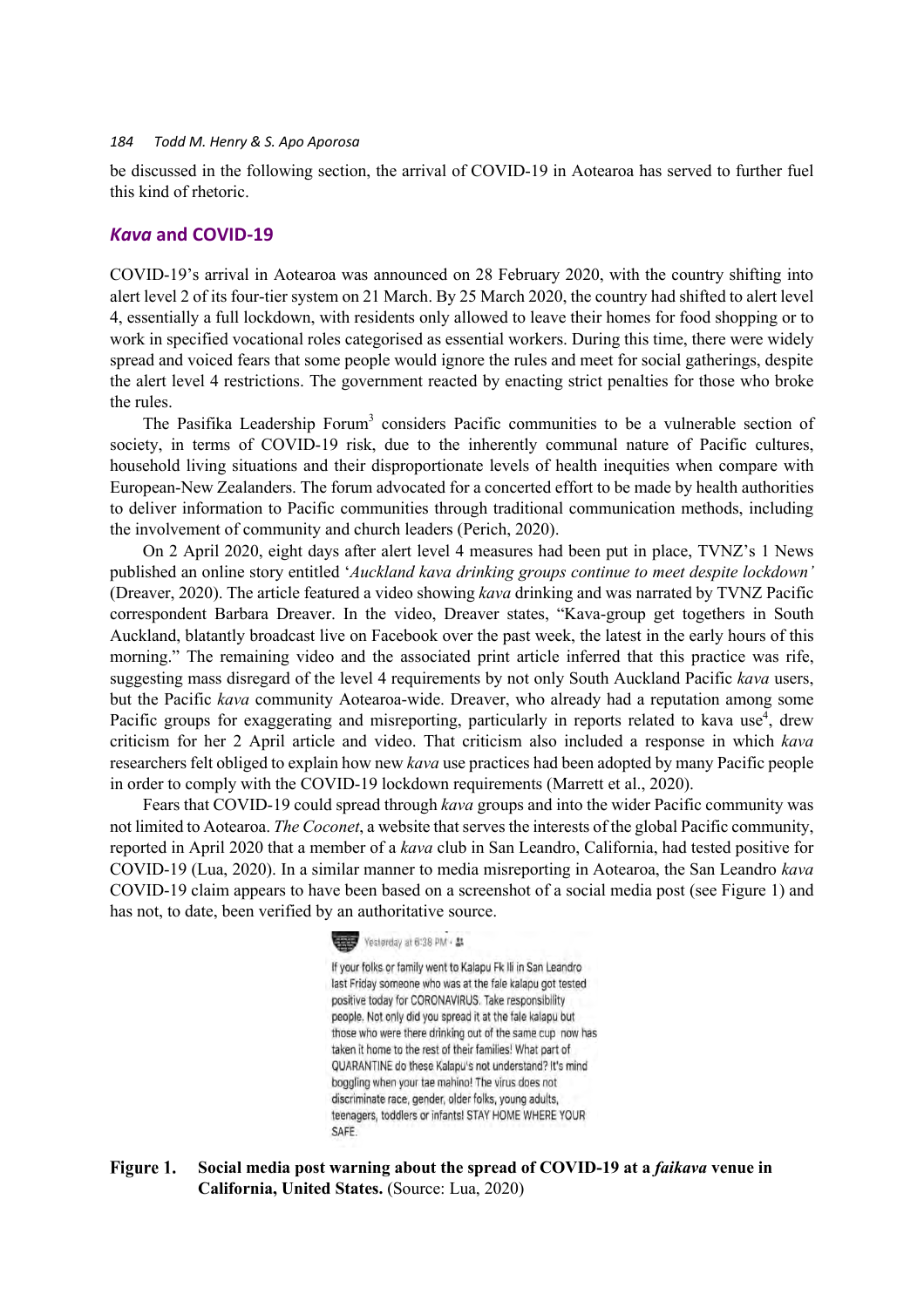Yet despite their misrepresentative nature, what these Aotearoa- and United States-based claims of level 4 kava gatherings did do was provide a first glimpse into the evolving world of virtual *faikava*  (Lua, 2020; Marrett et al., 2020).

## **The evolution of virtual** *faikava*

In response to the 2020 COVID-19 pandemic and the associated social distancing measures enacted around the world, several online *kava* groups and virtual *kava* spaces were created and promoted widely across both the Pacific Island and diasporic *kava* communities. Unlike communal *faikava* gatherings, virtual *faikava* consists of individual users setting up their *kava* mixing equipment and *kava* bowl at home, then connecting—via internet communication technologies such as Zoom, Facebook Messenger, WhatsApp and Viber—to one of a variety of online groups. Through these groups, users continue to engage in *kava* consumption and *faikava talanoa* aimed at maintaining cultural connectedness and *vā*, while complying with COVID-19 isolation requirements (see Figure 2).



Figure 2. *Kava* **bowl containing** *kava***, with ipu (cup made from half coconut shell) and laptop.**  (Photographs taken by Todd M. Henry—left: in Nuku'alofa, Tonga; right: from quarantine isolation hotel in Auckland, New Zealand)

Although some have suggested that virtual *faikava* have sprung up in response to media criticism of *kava* users breaching isolation regulations, a number of these spaces existed before Dreaver's report on 2 April 2020. One of the first to form was the Facebook Messenger group, *COVID-19 Isolation Mix*. This group, with its distinctively international presence, met for the first time on 27 March 2020, two days after New Zealand moved into alert level 4. According to the group's creator (Aporosa), the first *COVID-19 Isolation* (*kava*) *Mix* was hosted from Hamilton, New Zealand, with over 15 participants joining at various times over a period of nine hours.

The group's second online virtual *faikava* occurred the following Saturday, on 3 April 2020, and was much larger, lasting from 11am on Saturday to 4am on Sunday (New Zealand time). Attendees signed in over the duration of the virtual *faikava* from numerous international locations, including Taiwan, Hawaii, the continental United States, Fiji, Tonga, Australia and Thailand.

The *COVID-19 Isolation Mix* group's online *kava* sessions took place for another four Saturdays. The group included several academics whose work focuses on researching *kava* use in traditional Pacific settings, and as a result much of the *talanoa* focused on study findings, with discussion often simplifying those findings for the non-academic audience.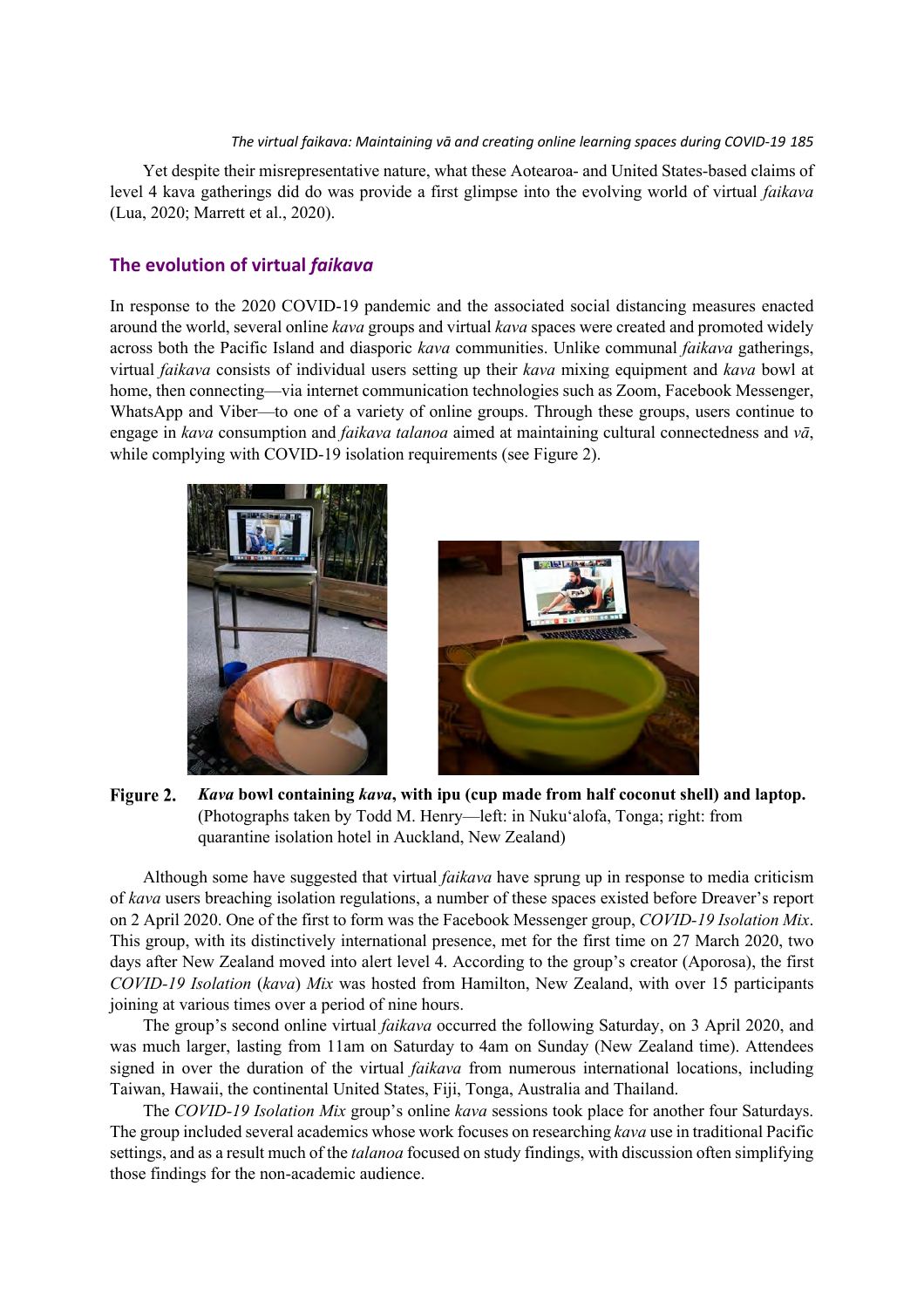Six weeks after it started, the *COVID-19 Isolation Mix* group's numbers decreased significantly, as attendees shifted to other groups that better reflected their own ethnicities or languages. The group's creator advises that the *COVID-19 Isolation Mix* group subsequently gave rise to several other popular online virtual *faikava* groups.

One of these groups was the *Inasi Worldwide Online Kava Klub*, which has a strong Tongan presence and a *talanoa* focus on Pacific political issues and the *kava* production industry. Encouraged by *kava* production *talanoa* and the growth in *kava* interest in the United States, a *Inasi Kava Klub* member arranged for a virtual tour through a US-based *kava* business, where local regulations, *kava* processing hygiene practices and distribution administration were explained. This is believed to be the first time that such information has been shared outside of the United States.

*Inasi Worldwide Online Kava Klub* gained greater prominence (and more members) when *The Coconet* ran an interview with Tongan political activist Pakilau Manase Lua about the group and its activities (Lua, 2020). Lua explained in the interview that a highlight of the club's virtual meetings to date had been a visit from invited guest Taholo Kami, founder of the now defunct *Kava Bowl Online* (explained above). The article provided links for readers to join *Inasi Kava Klub*'s virtual *faikava* sessions via Zoom. *Inasi Kava Klub*'s virtual *faikava* has remained popular, with a spike in online attendance during the seven-day alert level 3 COVID-19isolation period enforced in the Auckland region in early March 2021. Figure 3 shows some of the *Inasi Kava Klub* participants at a virtual *faikava* during that alert level 3 period.



Figure 3. *Inasi Kava Klub* **participants engaging in virtual** *faikava* **during the alert level 3 COVID-19 isolation period in Auckland, New Zealand, in early March 2021.**  (Images captured by Todd M. Henry)

Another virtual *faikava* group to grow out of the *COVID-19 Isolation Mix* was *Talanoa Tuesday*. This Zoom-based group comprised mostly Pacific women and will be discussed further in a later section. The *COVID-19 Isolation Mix* virtual *faikava* group has been largely quiet since mid-May 2020, with members preferring to meet face-to-face when possible. Despite this, the group still has 60 members. Another reason for the group's gradually reducing participation has been to do with some members running out of *kava* and experiencing difficulty accessing more due to lockdown restrictions. This is a particular concern for Australian based *kava* users, a country that has strict *kava* importation regulations, and with COVID-19 currently preventing *kava* from entering the country (Radio New Zealand, 2020). As a result, some members have appeared in the online sessions with alcoholic beverages, confirming the statement made by Pakilau Manase Lua (2020) in his *Coconet* interview that if *kava* becomes unavailable, people will fill the void with alcohol: "You'll see more harm at home, the abuse, all of those things will manifest in our communities."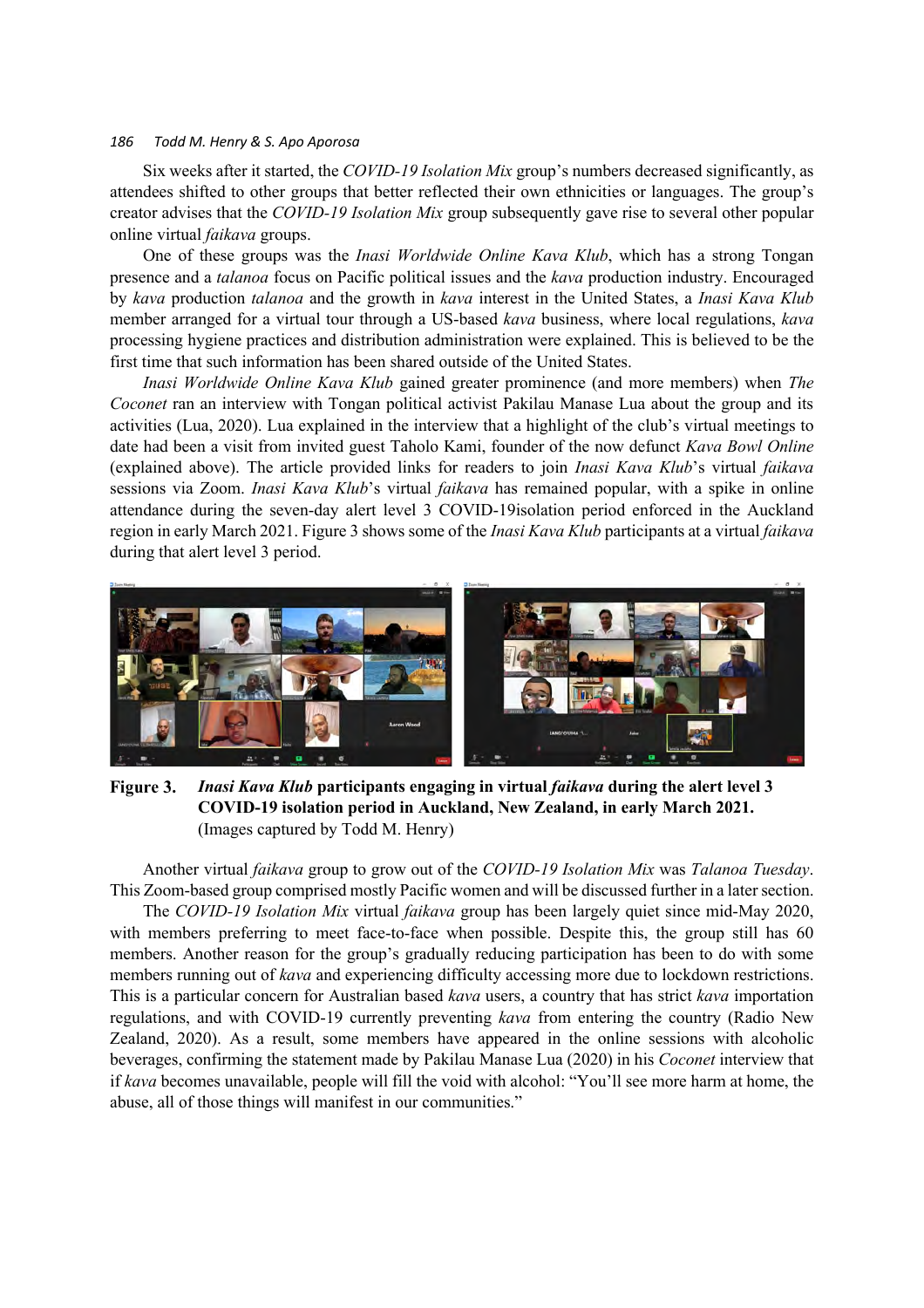#### **Attitudes and preferences: Virtual versus physical** *faikava*

While many have flocked to and embraced the new trend of online *kava* spaces as a way to connect with others during the COVID-19 pandemic, there are some who consider that virtual *kava* sessions are not acceptable replacements for physical ones. Samuela<sup>5</sup>, a long-time *kava* drinker and member of a large Tongan *kava* club in Aotearoa's central North Island, indicated that most of the older members of his *kava* club showed little interest in participating in online *kava* spaces and would be unlikely to drink *kava* at all over the lockdown periods out of a preference for meeting to drink *kava* in person.

Australia's Special Broadcasting Service also produced a story featuring Buka Sokovagone, a Fijian residing in Queensland, Australia, who stated that he had tried an online *kava* space during Australia's lockdown and felt that the exchange was too impersonal: "Like 'a long-distance relationship'. Chatting with strangers across the world didn't resonate with him, as he typically shares kava with his closest friends." (Seow, 2020). Sokovagone decided to stop drinking *kava* until restrictions eased, after which time he would host smaller physical *kava* sessions, where social distancing and frequent hand washing would be employed.

However, these more restrictive physical practices can also undermine what participants consider a physical *kava* session to be about. As one commentator, Ratu Maseinawa, has said in relation to hygiene concerns arising out of the sharing of *kava* utensils and cups during COVID-19, "restricting fully sharing kava bowls [cups] in a common place makes me feel like we're not really practising the kava ceremony in its pure form" (Seow, 2020).

## **Virtual** *faikava* **as productive learning spaces**

Despite the preference that some have for physical *kava* environments and sessions, many have embraced online *kava* as spaces for the meaningful and productive discussion of contemporary topics. An example of this is the variety of topics discussed in *COVID-19 Isolation Mix* virtual *faikava* sessions. As explained earlier, discussions tended to focus on *kava* research, and covered topics such as *kava* history and tradition, *kava* and health (Aporosa, 2019a), *kava* and cognition—particularly *kava* use and driver safety (Aporosa et al., 2020), the evolution of *kava* use by non-Pacific peoples and even debating the merits of virtual *faikava* sessions. The role of *Inasi Worldwide Online Kava Klub* as a platform to discuss political issues was mentioned earlier. Those discussions played a critical role in the delivery of a 10,000-signature petition to the Aotearoa Parliament seeking Governmental support towards Pacific overstayers and those stranded in Aotearoa due to COVID-19 (Hopgood, 2020a). *Inasi Worldwide Online Kava Klub* continues to have a strong online following, hosting virtual *faikava* as often as twice per week.

*Wakanavu*, a Fijian brand of *kava* currently selling out of Wellington, Aotearoa, uses Zoom to host virtual *faikava* sessions, with *talanoa* focused on the *kava* industry and business-related topics. A topic that created a lot of debate in the *Wakanavu* virtual *faikava* was the recent publication of the *Tonga Kava Quality Standard*, released in June 2020 (Government of Tonga, 2020). Some were critical of the publication's claims, criticism that led to lengthy debate. This also prompted several submissions to the Tongan Ministry of Agriculture. In another virtual *faikava*, members were walked through a California *kava* distribution facility and learned about import regulations, quality control and state *kava* regulation (Lomaloma, 2020a). *Wakanavu*'s virtual *faikava* also hosts a weekly class for those wanting to learn the Fijian language (Johnson, 2020). *Wakanavu*'s virtual *faikava* sessions are continuing, despite relaxations in lock-down restrictions, and often have a distinctively international presence. Some past sessions, including seven Fiji language lessons, have also been recorded and uploaded to the *Wakanavu*'s website as blog posts, where they are available to the public (Lomaloma, 2020b).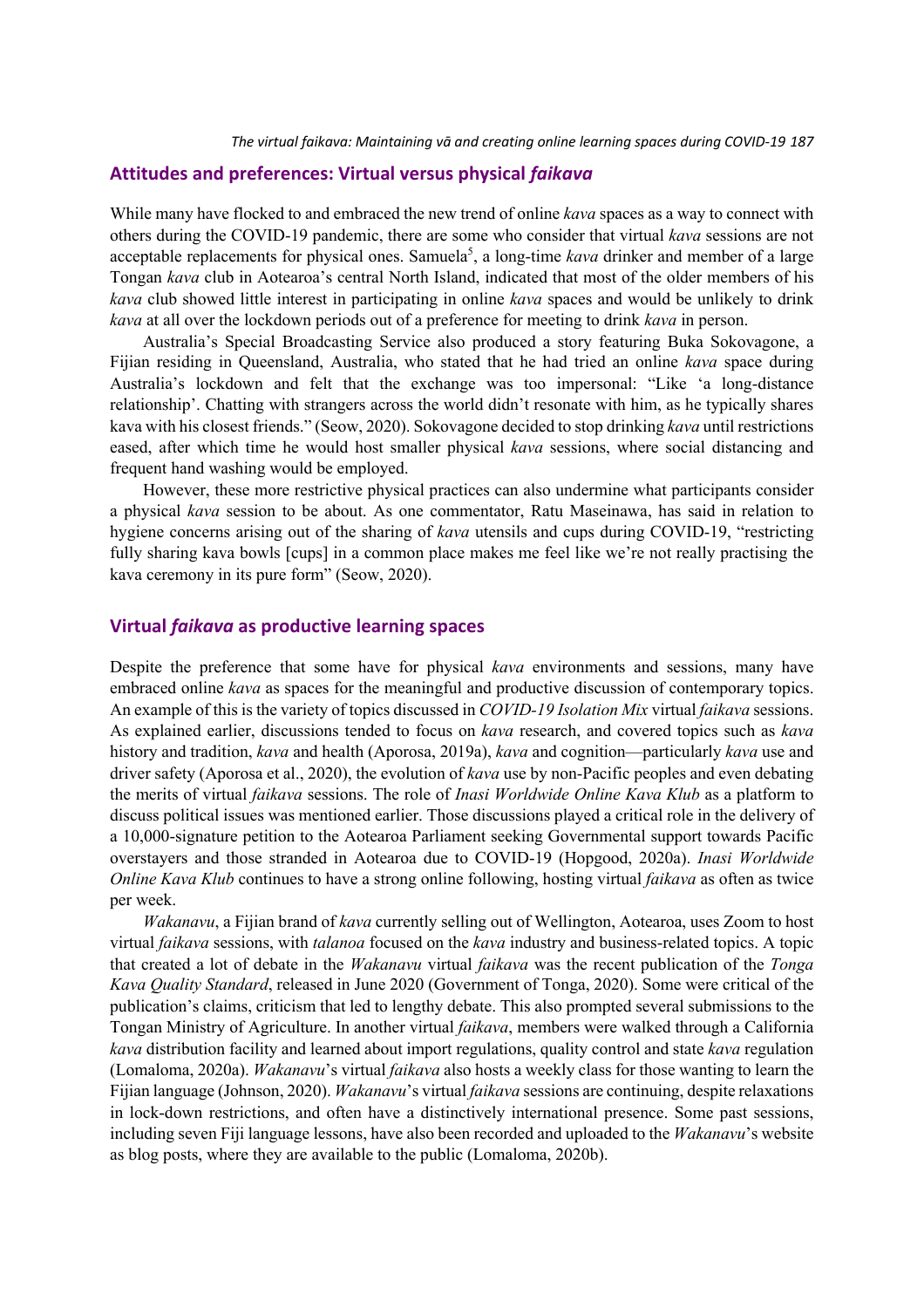The evolution of online *kava* sessions to facilitate focused discussions for research dissemination and understanding, political activism, business, professional development or language acquisition purposes have seen them transformed into valuable learning spaces.

This format of focused, guided discussion is embodied by *Talanoa Tuesday*. Set up by *Four Shells Kava Lounge* founder and co-owner 'Anau Mesui-Henry (Figure 4). *Talanoa Tuesday* provides a 'safe space' for Pacific entrepreneurs and professionals to network. The group's name—*Talanoa Tuesday* incorporates a reference to the reason it was established, namely to facilitate *talanoa*, and conforms with Vaioleti's (2006) description of "a personal encounter where people story their issues, their realities and aspirations" (pp. 21–23). As well as a format for community and group discussion, *talanoa* is used as an informal approach for collecting qualitative academic research data when working with Moana Oceanic people, as it allows for a more authentic exchange of information between researcher and participant (Aporosa et al., 2021; Henry, 2019).



Figure 4. **Anau Mesui-Henry, Founder of** *Talanoa Tuesday.* (Photographer: Todd M. Henry)

Although *Talanoa Tuesday*'s sessions have been held exclusively online since the advent of COVID-19, they were originally physical meetings, with the first session held in October 2019 at the *Four Shells Kava* premises in Auckland city. Those physical sessions incorporated *kava* use among participants, with Mesui-Henry explaining that incorporating *kava* helped maximise the time available and created more open discussion among participants, as opposed to a European-style of meeting where a presenter speaks to an audience.

Speaking on the founding principles of *Talanoa Tuesday*, Mesui-Henry also references the *faa'i kaveikoula*, or "the four golden pillars" that strengthen social connections in Tonga's cultural context, with these linked to love, respect, humility and the maintenance of socio-spatial relationships—*tā* and *vā*. Mesui-Henry (2020) explains that these principles help "guide and strengthen the ways we want to interact with each other at first as strangers. It leads to creating meaningful and supportive relationships online and offline" (personal communication).

When alert level 4 lockdown measures were announced in Aotearoa, Mesui-Henry reacted by immediately moving *Talanoa Tuesday* sessions online. Had internet communication tools not been available, Mesui-Henry (2020) believes that *Talanoa Tuesday* would probably have been suspended indefinitely: "Taking *Talanoa Tuesday* online has opened up a digital communal space where Pacific Islanders from around the world can meet and connect in a way that is familiar to us. The fact that we are not physically present hasn't been a problem" (personal communication).

The move to an online platform also fostered development of *Talanoa Tuesday* as an online learning space for collaboration and communication, as it immediately became available to a wider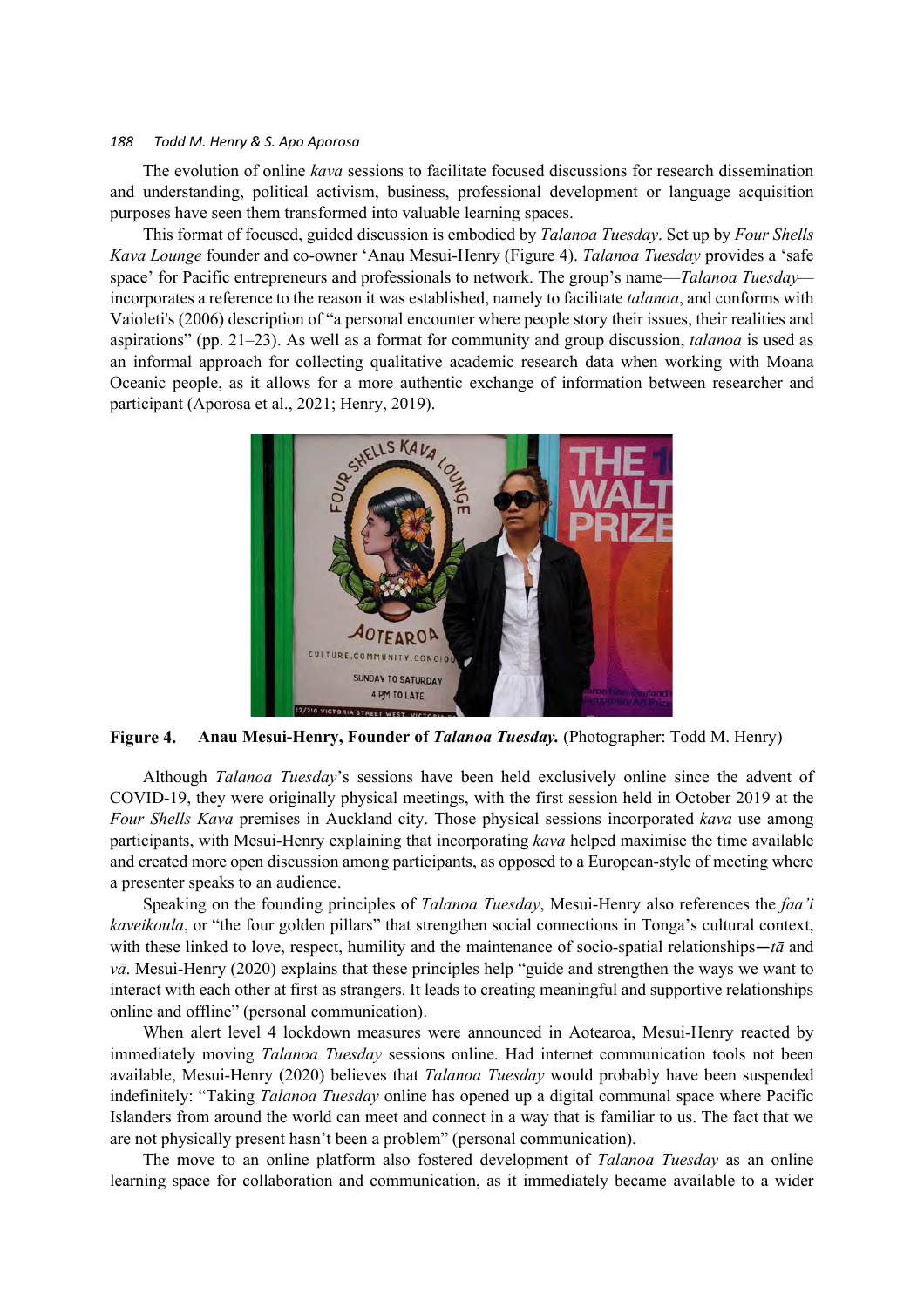group of participants than had attended the physical sessions. People from all backgrounds have attended virtual *Talanoa Tuesday* sessions, with the greatest interest in the sessions coming from Pacific women, many of whom operate their own businesses or have aspirations to start businesses.

The group is promoted via social media (see Figures 5 and 6), and to date, over 20 virtual *Talanoa Tuesday* sessions have been held via Zoom and Facebook Live, with over 2,000 people tuning in from around Aotearoa, as well as Tonga, Samoa, Fiji, Australia, the United Kingdom, Saudi Arabia and Canada. Many participants drink *kava* during the sessions, although in smaller numbers than at past physical sessions, since the group has moved online. Despite this reduction in *kava* consumption, Mesui-Henry says the principles embodied in the *kava* space are still what informs the approach *Talanoa Tuesday* takes as an online platform.



Figure 5. *Talanoa Tuesday* **social media promotional.** (Source: Anau Mesui-Henry)



Figure 6. *Talanoa Tuesday* **social media promotional material.** (Source: Anau Mesui-Henry)

Finally, it is important to recognise the work of Fehoko et al (2021). In their paper, which was only published a few days ago, they draw on the concept of "'fonua' and its complex meaning that includes 'land, placenta, customs, people" (p. 2), "fonua's link to kava" (p. 5), and "vahaope (digital online space)" (p. 7) to discuss their experience of virtual faikava during the COVID-19 lockdown period in Aotearoa. That discussion also highlights the role of virtual faikava in the retention and maintenance of vā and as a learning environment. For instance, they comment that kava's shift from the physical to the online virtual faikava space:

… demonstrated to us a greater emphasis on the meaning of 'a people' in fonua. Thus, holding onto land became more intensely holding onto people, and to each other through regular online digital 'gatherings' where participants could process through the pandemic and communicate needs as well as produce and transmit relevant knowledge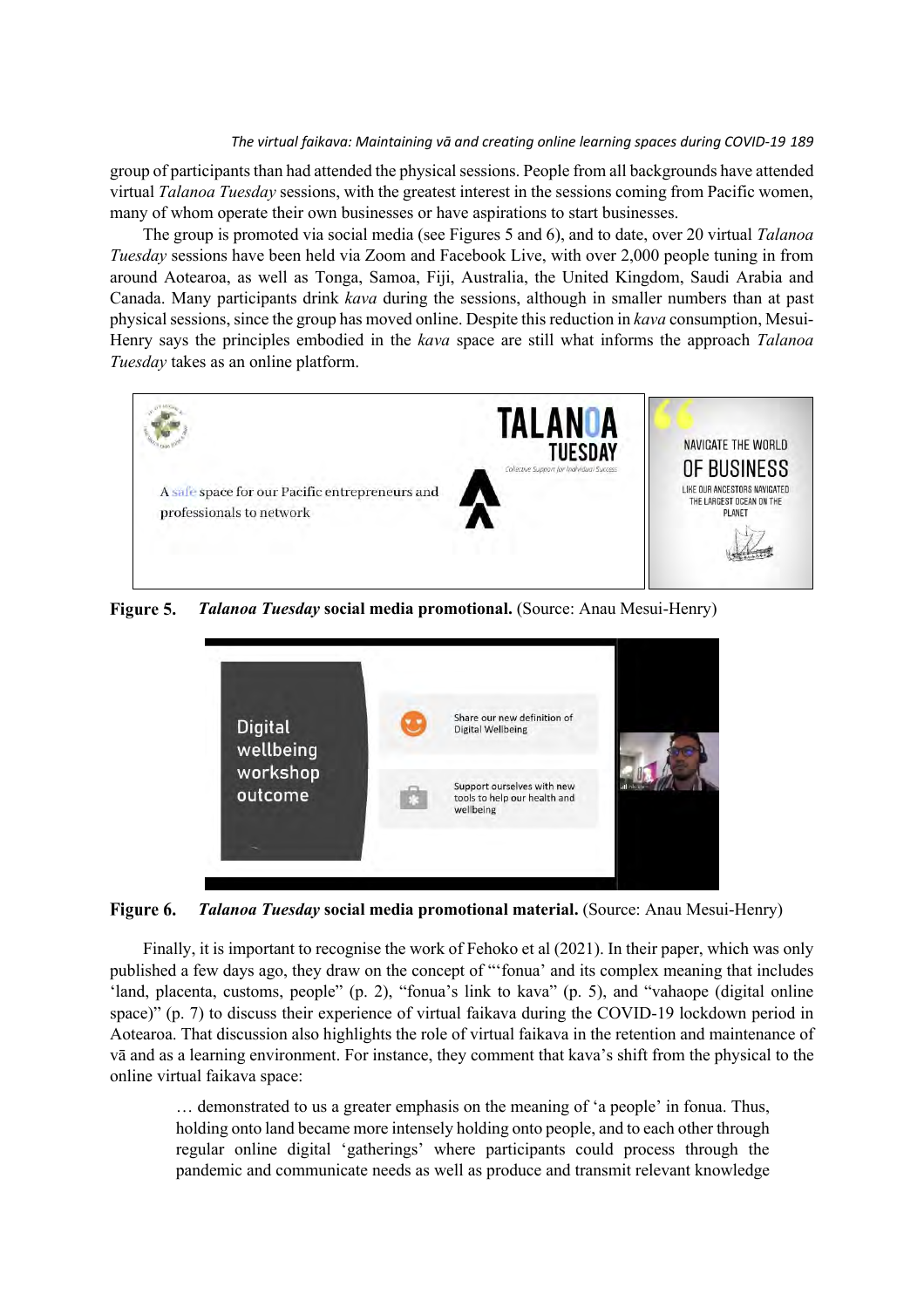… the practice of meeting to share and work through ideas prior to this circumstance [COVID-19] nonetheless continued in an adapted form … vahaope allowed a nuance of extending the talanoa and digital kava session to those beyond Aotearoa. There were sessions that included kāinga (people) from Australia, Tonga, United Kingdom, Japan and the United States of America. This is a common phenomenon of public intellectualism in kava communities in our experience, which continued through digital means. In each of these examples and settings what became most important was to keep in contact with friends, relatives, and colleagues that one is in community with. Whether participants could partake of kava or not while joining the online faikava, they all engaged in talanoa similar to an in-person setting. Furthermore, assistance and guidance with studies as well as scholarly project coordination also took place, but only after prioritizing relationships first by checking in on each other's well-being.

## **Virtual** *faikava* **and Moana Oceania wayfinding: A continuation of cultural adaptability**

Ancient Moana Oceanians could acutely recognise environmental changes and conditions on the islands they inhabited and would either make appropriate adaptations or move on from a particular island if necessary for survival. Norfolk Island, Henderson Island and Pitcairn Island provide examples of this, being abandoned after long periods of occupation by early Moana Oceanic people (McEvoy et al., 2010; Preece, 1998). While the reasons for this abandonment are up for debate, what is known is that the ancestors of today's Moana Oceania people were expert wayfinders, highly adaptable to a vast range of environmental conditions at sea and on land.

*Kava* has a strong history of accompanying Moana Oceanic peoples as they navigated back and forth across the vast Pacific Ocean, trailblazing their way to ever more bountiful and remote islands (Kirch & Green, 2001). Grayzel (2019) has described the vast scope and enduring nature of these journeys: "Over thousands of years and miles, across open ocean, a core population expanded to settle on hundreds of scattered islands, while maintaining shared identity, continued awareness and repetitive contact with each other" (p. 7). Grayzel's reference to "shared identity, continued awareness and repetitive contact" encapsulates the essence of the *kava* space, in both its physical and virtual form. *Vā* can be representative of the space between islands that are connected by water, but it can also refer to the socio-spatial relationships between individuals and groups, effectively connected through *kava*, and the act of sharing *kava* within a common space where learning also takes place.

Today's descendants of the ancient Moana Oceania possess the inherent abilities of their ancestors whose traditional ecological knowledge enabled them to skilfully adapt to changing physical and social environments (Lefale, 2010). According to Lefale (2010), the traditional knowledge and coping mechanisms of indigenous societies can offer many valuable lessons to modern society during times of change. The COVID-19 pandemic has posed many dilemmas for Moana Oceanic people whose cultures place such high value on maintaining constant and close contact with others, and the transition to observing social distancing measures has not been easy (Lauer, 2020). In addition, COVID-19 has seen borders to many Pacific Island nations closed on a seemingly indefinite basis, causing families to be separated from one another, job losses, uncertainty, sickness, and even death in some unfortunate cases.

For Moana Oceania people living in parts of the world where COVID-19 is active, culturally appropriate adaptations are being painstakingly made and remade in order to reduce the risk that the virus will spread in the community. Among these are the innovative adaptations that are being made for the continuation of *faikava* and other cultural or social events through the use of internet communication technology. These adaptations are encouraging and, in many ways, represent a modern form of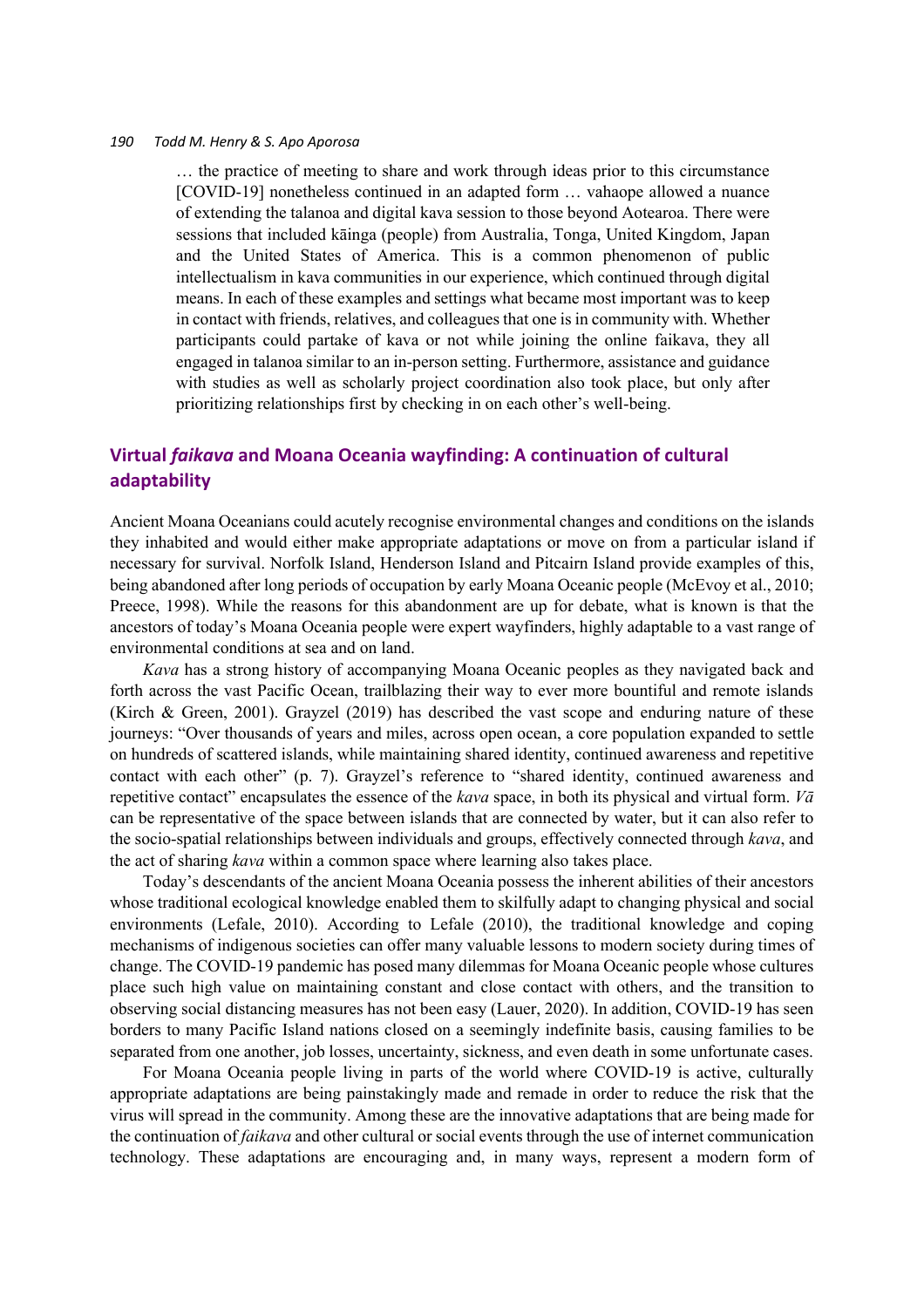wayfinding; finding ways to problem solve and advance cultural values, learning and fellowship, while consciously extending the concept of *vā* to a range of virtual spaces.

## **Conclusion**

The forced social distancing measures that have been imposed around the world due to COVID-19 has had a marked impact on the traditional functions and relational connection of people from collectivist cultures. However, Moana Oceanic peoples have reacted with resilience and adaptability, acting swiftly to bring a critical aspect of their culture—traditional *kava* use—online, enabling the continuance of this practice and the critical role it plays in creating community, while also adhering to lockdown rules and helping prevent the spread of COVID-19 in the community. This new use of internet-based communication and social-media technologies combined with *kava*—and termed virtual *faikava*—has allowed for the maintenance of *vā* and led to increased levels of learning and interpersonal support. That process has been suggested to comprise a new form of Pacific 'wayfinding', demonstrating the ongoing creativity and adaptability of Pacific peoples to new and challenging environments.

## **References**

- Allen, J., & Bruce, T. (2017). Constructing the other: News media representations of a predominantly 'brown' community in New Zealand. *Pacific Journalism Review*, *23*(1), 225–244. https://doi.org/10.4324/9781315747385-9
- Aporosa, S. (2014a). *Yaqona (kava) and education in Fiji: Investigating 'cultural complexities' from a post-development perspective*. Massey University, Directorate Pasifika@Massey.
- Aporosa, S. (2014b). Yaqona (kava) as a symbol of cultural identity. *Locale: The Australasian-Pacific Journal of Regional Food Studies, 4*, 79–101.
- Aporosa, S. (2015). The new kava user: Diasporic identity formation in reverse. *New Zealand Sociology, 30*(4), 58–77.
- Aporosa, S. A. (2019a). De-mythologizing and re-branding of kava as the new 'world drug' of choice. *Drug Science, Policy and Law*, *5*, 205032451987613. https://doi.org/10.1177/2050324519876131
- Aporosa, S. A. (2019b). Kava and ethno-cultural identity in Oceania. In S. Ratuva (Ed.), *The Palgrave handbook of ethnicity* (pp. 1923–1937). Palgrave. https://doi.org/10.1007/978-981-13-2898- 5\_134
- Aporosa, S. A., Atkins, M., & Brunton, R. (2020). Kava drinking in traditional settings: Towards understanding effects on cognitive function. *Journal of Human Psychopharmacology: Clinical and Experimental, 35*(2), e2725. https://doi.org/10.1002/hup.2725
- Aporosa, S. A., Atkins, M., & Leov, J. (2021). Decolonising quantitative methods within a Pacific research space to explore cognitive effects following kava use. *Pacific Dynamics: Journal of Interdisciplinary Research*, *5*(1), 74–92. https://doi.org/10.26021/10642
- Aporosa, A. S., & Foley, E. (2020). De-mythologizing and re-branding the traditional drink kava. *Research Outreach, 113*, 106–109. https://doi.org/10.32907/RO-113-106109
- Aporosa, S. A., & Forde, J. (2019). Māori and kava: New drug fashion or re-engagement with 'kawa'? *Pacific Dynamics: Journal of Interdisciplinary Research*, *3*(1), 72–85.
- Aporosa, S. A., & Gaunavou, U. J. (2021). Na yaqona kei na ivakatakilakila vakavanua ena yatu Pasivika (Kava and ethno-cultural identity in Oceania). *In our Language: Journal of Pacific Research, 1*, 1–11. https://doi.org/10.15663/JPR.vwi1.article1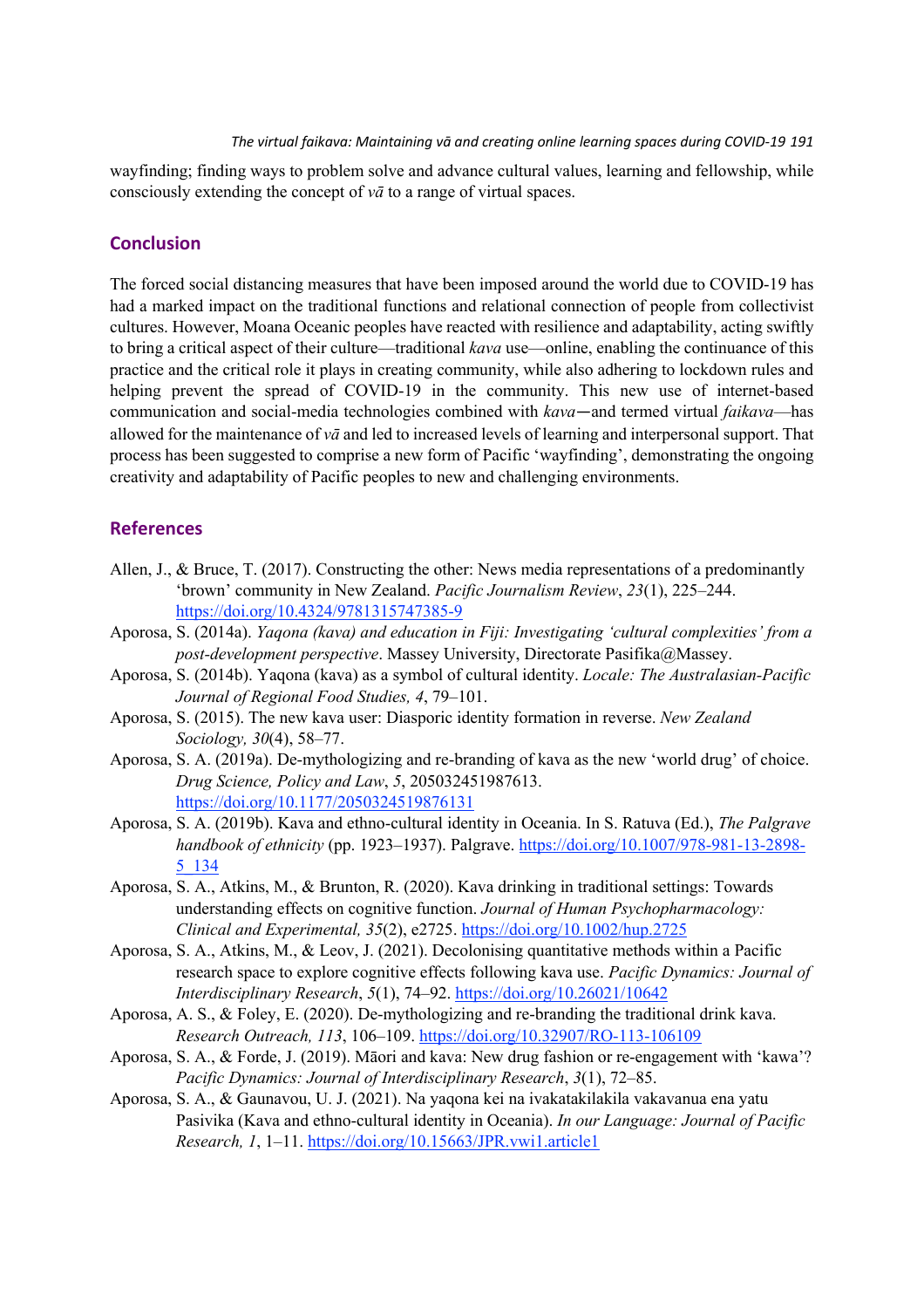- *192 Todd M. Henry & S. Apo Aporosa*
- Blackwood, A. (2019, August 13). How four shells kava bar is giving Pacific roots a place to grow in Auckland. *Metro Magazine*. https://www.metromag.co.nz/food/food-drinks/four-shells-kavabar-pacific-roots-auckland
- Brown, S., & O'Leary, K., J. (2020, March 18). Samantha Brown's places to love: Auckland, NZ. In *Samantha Brown's places to love*. Public Broadcasting Service, Virginia, USA.
- Dreaver, B. (2020, April 2). Auckland kava drinking groups continue to meet despite lockdown. *TVNZ 1 News*. https://www.tvnz.co.nz/one-news/new-zealand/auckland-kava-drinking-groupscontinue-meet-despite-lockdown
- Fehoko, E. (2015). Social space and cultural identity: The faikava as a supplementary site for maintaining Tongan identity in New Zealand. *New Zealand Sociology*, *30*(1), 131–139.
- Fehoko, E., Hafoka, I., & Tecun, A. (2021). Holding tightly onto land and people during a pandemic: Kava pedagogies and tertiary learning relationships in vahaope. *Journal of Global Indigeneity*, *5*(1), 1–15.
- Finau, S. A., Stanhope, J. M., & Prior, I. A. M. (2002). Kava, alcohol and tobacco consumption among Tongans with urbanization. In S. A. Finau, J. Pryor, M. Fong, M. Koloi, V. Chand, A. Mazid, A. Ali, & M. Dilio (Eds.), *Pacific health dialog. Anthology series no. 2* (pp. 59–68). Pacific Health Research Council, Fiji School of Medicine.
- Fuatai, T. (2020, April 28). Pacific hurt by drop in money being sent home. *New Zealand on Air*. https://www.newsroom.co.nz/2020/04/28/1147370/pacific-hurt-by-drop-in-money-beingsent-home
- Government of Fiji and the Asian Development Bank. (2019). *Veiqaraqaravi vakavanua: Traditional welcome ceremony of Fiji*. Suva: Government of Fiji and the Asian Development Bank.
- Government of Tonga. (2020). *Tonga kava quality standard*. NZAID and PHAMA. https://phamaplus.com.au/wpcontent/uploads/2020/06/Tonga\_Kava\_Quality\_Standard\_Final\_e-copy-1.pdf
- Grayzel, J. (2019). Polynesian civilization and the future colonization of space. *Comparative Civilizations Review*, *80*, 13–43.
- Halapua, W. (2010). Theomoana: Toward an oceanic theology. In E. Wainwright, D. Irarrázaval, & D. Gira (Eds.), *Oceania and indigenous theologies* (pp. 23–33). SCM Press.
- Henry, T. M. (2019). *Exploring local perceptions on visual media representations of climate change and last chance tourism in Tuvalu* [Master's thesis, University of Waikato]. Research Commons. https://researchcommons.waikato.ac.nz/handle/10289/13307
- Hernandez, D. (2019). *Rootz vaka transits: Traversing seas of urban diasporic indigeneity by collapsing time and space with the songs and stories of the kava canoe* (vol. 1994). Univeristy of Auckland
- Holmes, L. D. (1967). The function of kava in modern Samoan culture. In D. H. Efron, B. Holmstedt, & N. S. Kline (Eds.), *Ethnopharmacologic search for psychoactive drugs. Proceedings of a Symposium* (pp. 107–118). Public Health Service Publication No. 1645.
- Hopgood, S. J. (2020a, July 20). Pacific leaders advocating for overstayers through a petition. *Radio New Zealand: Pacific* (online). https://www.rnz.co.nz/international/programmes/datelinepacific/audio/2018755449/pacificleaders-advocating-for-overstayers-through-a-petition
- Hopgood, S. J. (2020b, June 22). Pacific Leadership Forum unimpressed with COVID-19 bungle. *Radio New Zealand: Pacific* (online). https://www.rnz.co.nz/international/pacificnews/419566/pacific-leadership-forum-unimpressed-with-COVID-19-bungle
- Johnson, S. (2020). *Vosa vakaviti w/ Stu*. Wakanavu Kava (online). https://wakanavu.com/blogs/news/vosa-vaka-viti-w-stu-week-one
- Ka'ili, T. O. (2005). Tauhi vā: Nurturing Tongan sociospatial ties in Maui and beyond. *The Contemporary Pacific*, *17*(1), 83–114. https://doi.org/10.1353/cp.2005.0017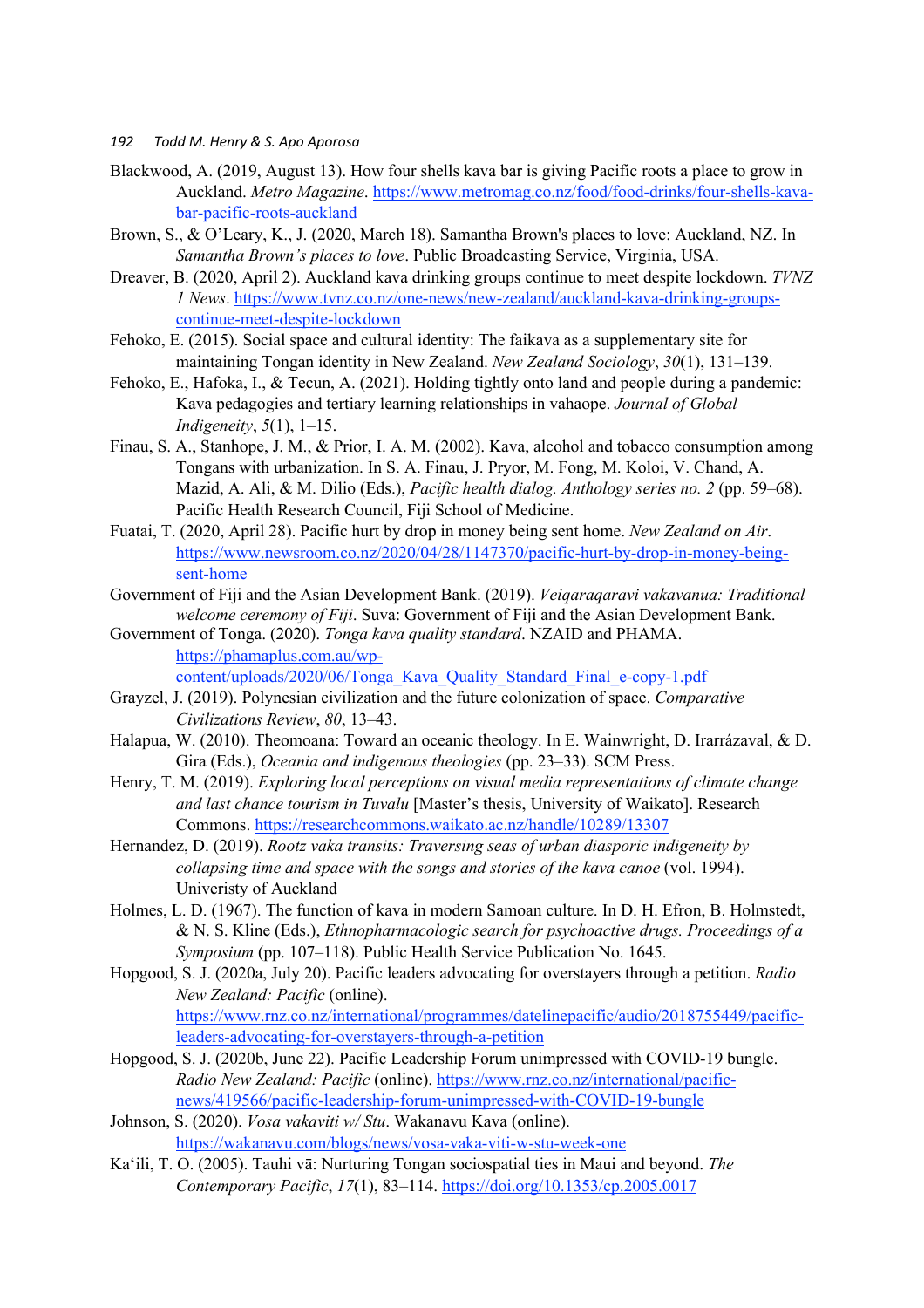- Ka'ili, T. O., & Māhina, Ō. (2017). *Marking indigeneity: The Tongan art of sociospatial relations.*  University of Arizona Press*. https://doi.org/10.2307/j.ctt1t89kr9*
- Kirch, P. V., & Green, R. C. (2001). *Hawaiki: Ancestral Polynesia*. Cambridge University Press. https://doi.org/10.1017/CBO9780511613678
- Lauer, N. C. (2020). In coronavirus era, Hawaiians reconsider cultural traditions. *US News and World Report*. https://www.usnews.com/news/best-states/articles/2020-03-25/hawaiians-strugglewith-social-distancing-as-cultural-norms-call-for-close-contact
- Lebot, V., Merlin, M., & Lindstrom, L. (1992). *Kava: The Pacific drug*. Yale University Press.
- Lefale, P. F. (2010). Ua 'afa le aso stormy weather today: Traditional ecological knowledge of weather and climate. The Samoa experience. *Climatic Change*, *100*(2), 317–335. https://doi.org/10.1007/s10584-009-9722-z
- Lemert, E. M. (1967). Secular use of kava in Tonga. *Quarterly Journal of Studies on Alcohol*, *28,* 328–341. https://doi.org/10.15288/qjsa.1967.28.328
- Lolohea, A. (2021). *Silent whistle: The all-female kava club empowering women*. Tagata Pasifika. https://tpplus.co.nz/community/silent-whistle-the-all-female-kava-club-empowering-womenthrough-kava/
- Lomaloma, S. (2020a, June 12). Virtual tour of a Californian kava facility. *Wakanavu Kava* (online), https://wakanavu.com/blogs/news/virtual-tour-of-a-californian-kava-facility
- Lomaloma, S. (2020b, September 12). Kava blog. *Wakanavu Kava* (online). https://wakanavu.com/blogs/news
- Loto, R., Hodgetts, D., Chamberlain, K., Nikora, L. W., Karapu, R., & Barnett, A. (2006). Pasifika in the news: The portrayal of Pacific peoples in the New Zealand press. *Journal of Community and Applied Social Psychology*, *16*(2), 100–118. https://doi.org/10.1002/casp.848
- Lua, M. (2020, April 6). Kava drinkers & kava club goers "Stay home & save lives'". *The Coconet* (online). https://www.thecoconet.tv/coco-talanoa/blog/kava-drinkers-kava-club-goers-stayhome-save/
- Marrett, C., Aporosa, A., & Fehoko, E. (2020, April 24). Kava groups are continuing online during lockdown. *Re: news* (online). https://www.renews.co.nz/kava-groups-are-continuing-onlineduring-lockdown/
- McEvoy, B. P., Zhao, Z. Z., MacGregor, S., Bellis, C., Lea, R. A., Cox, H., Montgomery, G. W., Griffiths, L. R., & Visscher, P. M. (2010). European and Polynesian admixture in the Norfolk Island population. *Heredity*, *105*(2), 229–234. https://doi.org/10.1038/hdy.2009.175
- Ministry for Pacific Peoples. (2018). *Yavu: Foundations of Pacific engagement*.
- Perich, B. (2020, March 16). Pacific leadership forum: Pasifika at highest risk of coronavirus. *Te Ao Māori News*. https://www.teaomaori.news/pacific-leadership-forum-pasifika-highest-riskcoronavirus
- Pacific Islands Report. (2000, March 29). Taholo Kami from Tonga shows the way of the internet. *Pacific Islands Report* (online). http://www.pireport.org/articles/2000/03/29/taholo-kamitonga-shows-way-internet
- Podsiadlowski, A., & Fox, S. (2011). Collectivist value orientations among four ethnic groups: Collectivism in the New Zealand context. *New Zealand Journal of Psychology, 40*(1), 5–18.
- Pollock, N. (2009). Sustainability of the kava trade. *The Contemporary Pacific*, *21*(2), 267–299. https://doi.org/10.1353/cp.0.0070
- Preece, R. C. (1998). Impact of early Polynesian occupation on the land snail fauna of Henderson Island, Pitcairn Group (South Pacific). *Philosophical Transactions: Biological Sciences, 353*(1367), 347–368. https://doi.org/10.1098/rstb.1998.0214
- Reserve Bank of New Zealand. (2020). *Working with our Pacific partners — a focus on remittances*. https://www.rbnz.govt.nz/regulation-and-supervision/banks/relationships/pacific-remittances